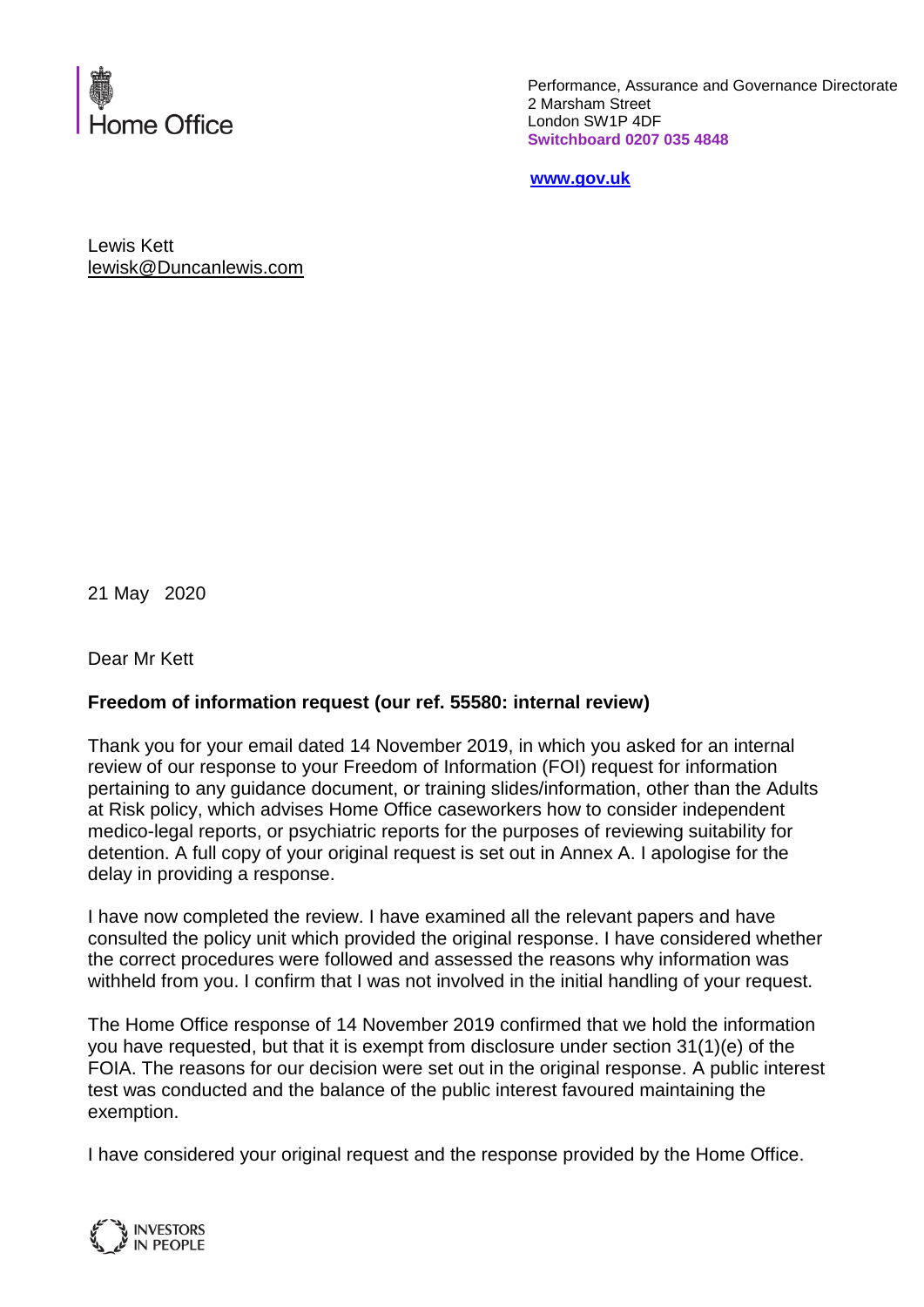I note that you wish to challenge the refusal to release the requested information and that your request for an internal review relates to two areas:

- 1. Policy guidance or documents relating to the passing of reports to healthcare;
- 2. Policy guidance or documents advising caseworkers how to consider Medico-Legal Reports (MLR) for detention decisions.

I have discussed your arguments with the unit which provided the original response and they have confirmed that we can now provide redacted versions of two documents which fall within scope of your request.

The first document is the 'Adults at Risk Returns Assurance Team (ARRAT) MLR Guidance and Frequently Asked Questions'.

The second document is an 'Email chain document' which provides further instructions to caseworkers on how to deal with MLRs in the same way as the ARRAT guidance.

Both documents include redactions under sections 31(1)(e) and 40(2) of the FOIA. The original FOI response set out the reasons for withholding information under section 31(1)(e) and I can confirm that this exemption has been applied correctly to the information now being withheld. I have judged that the public interest falls in favour of maintaining the exemption, to enable the Home Office to maintain effective immigration control in this area. Additionally, we have decided that section 40(2) of the FOIA is also engaged. This is because the Home Office has obligations under data protection legislation and in law generally to protect personal data. We have concluded that some information is exempt from disclosure under section 40(2), because of the condition at section 40(3A)(a). This exempts personal data if disclosure would contravene any of the data protection principles in Article 5(1) of the General Data Protection Regulation and section 34(1) of the Data Protection Act 2018.

My conclusion is that the original response was correct to cite the exemption to withhold some, but not all, of the requested information. We have now provided you with additional information as attachments to the review response.

Yours sincerely

J Conquest Information Rights Team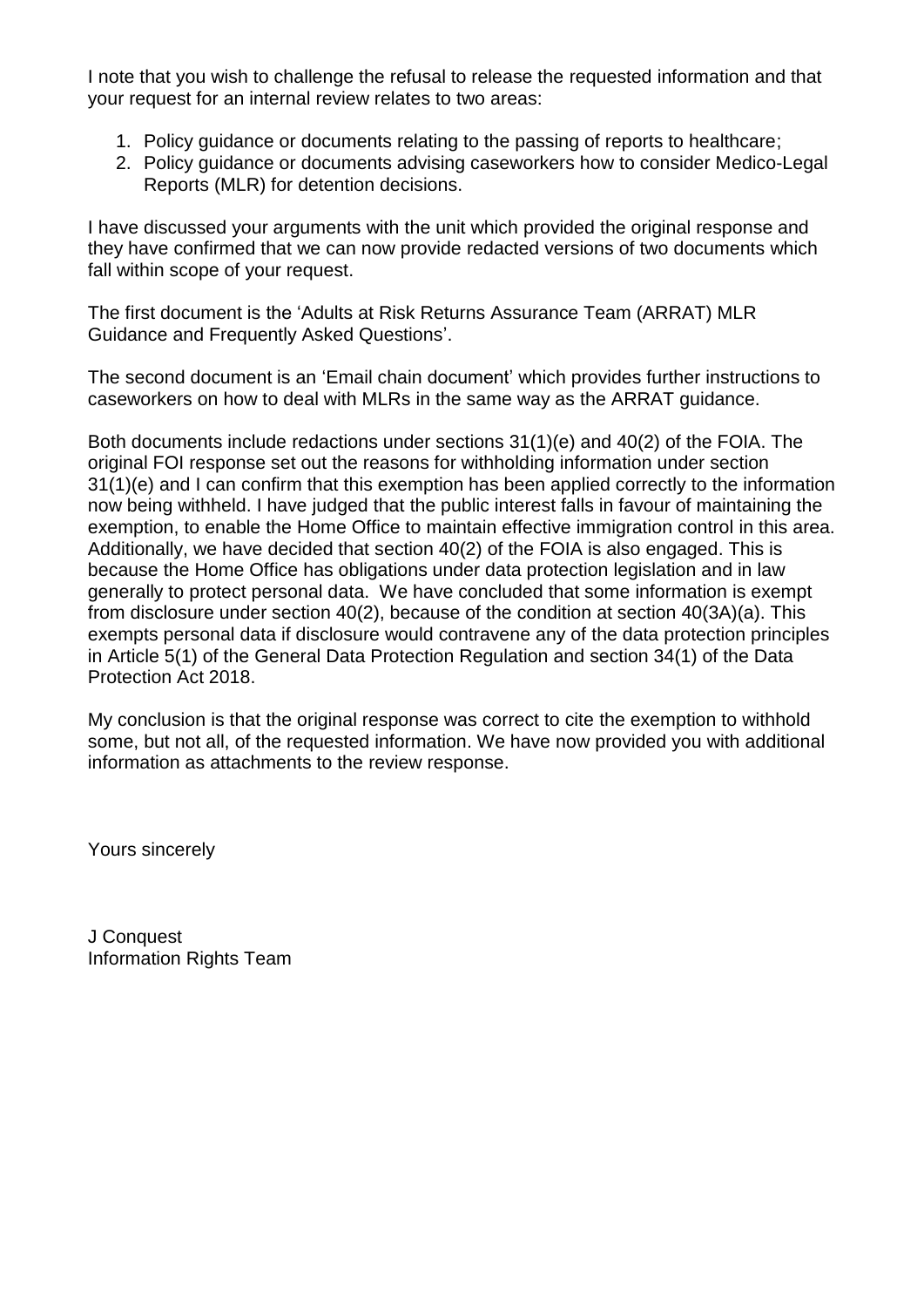### Medico-Legal Reports (MLR) – Guidance and Frequently Asked Questions

The advice below relates to reviewing detention in light of an MLR only. Other caseworking decisions need to be made in line with the published policies relating to MLRs/ decision making.

#### **Guidance**

If you receive an MLR; and

- the report states that the medical assessment was conducted in person within an IRC, or where the report is vague and unclear about how the assessment was carried out: and
- $\frac{1}{2}$ you have received confirmation from the IRC that the Dr has not attended to visit the detainee on the date stipulated, (and therefore could not have carried out this assessment in person as claimed), please respond to the legal representatives asking for clarification on:
- Information on the date on which the Dr attended the IRC for the assessment with their client, and for how long the assessment lasted.

In cases where the IRC have confirmed that the Dr has not attended the IRC at all:

• Ask the legal representatives to provide evidence that the Dr attended the IRC and evidence of the assessment, including when and how the assessment was carried out [i.e. over the phone, skype etc.] and by whom this assessment was carried out by. If the assessor is not the author of the report, seek clarification on what the assessor's qualifications are to undertake a psychological/medical assessment.

It would be reasonable for us to note that only when these points are clarified, will we be in a position to substantively consider the report. However please specify a short deadline for the legal representatives to respond.

## **FAQs**

## Do we need to change the AAR level whilst we wait for clarification from legal representatives?

We do not need to change the Adults at Risk level of the individual in light of the content of the MLR, until we receive a response from the legal representatives and/or have substantially considered the report.

#### What if we do not receive a response from the legal representatives?

If no response is received from the legal representatives, it would be advisable to formally respond and reason out why no weight is being attached to the report (We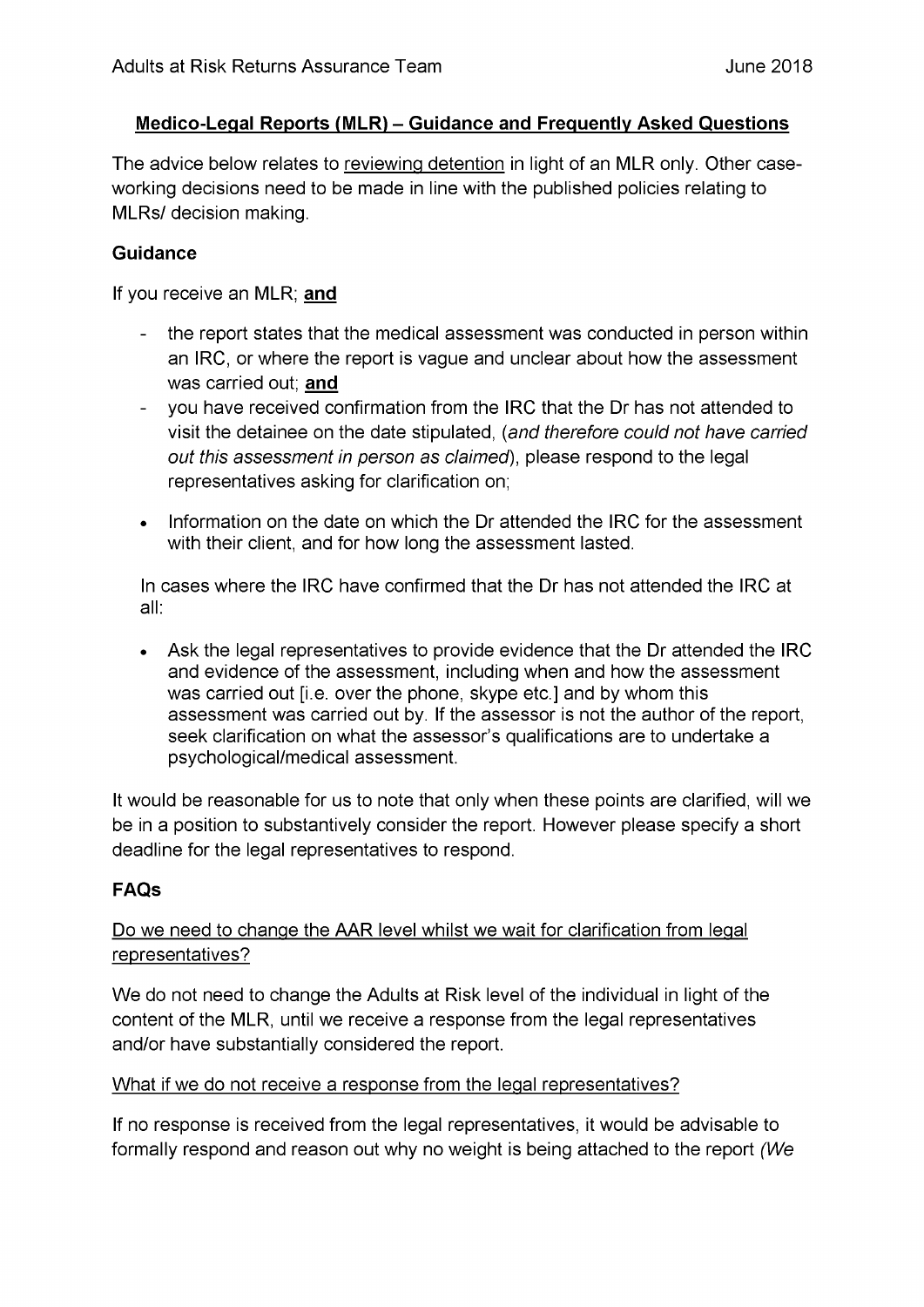should be mindful that, despite the initial concerns, some parts of the report may nevertheless deserve careful consideration).

# What if it is claimed that an assessment has taken place, and this assessment is not mentioned in the MLR?

If we have confirmation from the legal representatives, that the Dr has not assessed the detainee in person and claims to have done so over the phone/skype etc., and there is no reference to or mention of this telephone assessment in the report, we need not place weight on the report. In such cases, we do not need to raise the Adults at Risk Level to Level 3 (or any other level) in light of the report. However, please ensure that details of this decision are clearly recorded in CID notes. It may also be useful to submit a Healthcare Enguiry with the MLR, to find out whether the GP or Mental Health team in the IRC have any concerns.

### Can we challenge an MLR?

We can challenge the report where there are clear mistakes or errors, for example a report for a detainee which provides an incorrect name, DOB, nationality etc. [as this clearly suggests that the report was produced for another person, or has been copy/pasted in parts and we cannot be sure which parts can be relied upon]. Other comments, for example: "he heard the voices of his children" where we know the detainee has no children, "symptoms due to his elderly age" when the individual is a young adult, can certainly cause a basis for challenge, particularly if there are a number of errors throughout the report. Although it is possible to challenge the MLR on grounds of the doctor's failure to clearly set out their modus-operandi, or on grounds of such errors as identified in the above examples, case workers should not specifically challenge the doctors' clinical opinion.

#### How should we challenge MLRs?

In terms of how we challenge reports; we should contact the legal representatives, highlighting the errors we have noted and asking for clarification. Where there are many errors/mistakes, or where we are in a strong position to say that the report is unreliable following a response from the legal representatives, we can place no weight on the report. The Adults at Risk policy also allows for no/little weight to be attached to an MLR where there are judicial findings rejecting the claimant's credibility.

It is advised that any decision to place no weight on an MLR, is authorised by an SEO (or the equivalent grade for which a detention review for that individual would otherwise have been authorised).

## What if the account in a Rule 35 report and MLR are different?

If an MLR is received, in which the detainee has provided the psychologist with a different account from that provided in the evidence we have (for example a Rule 35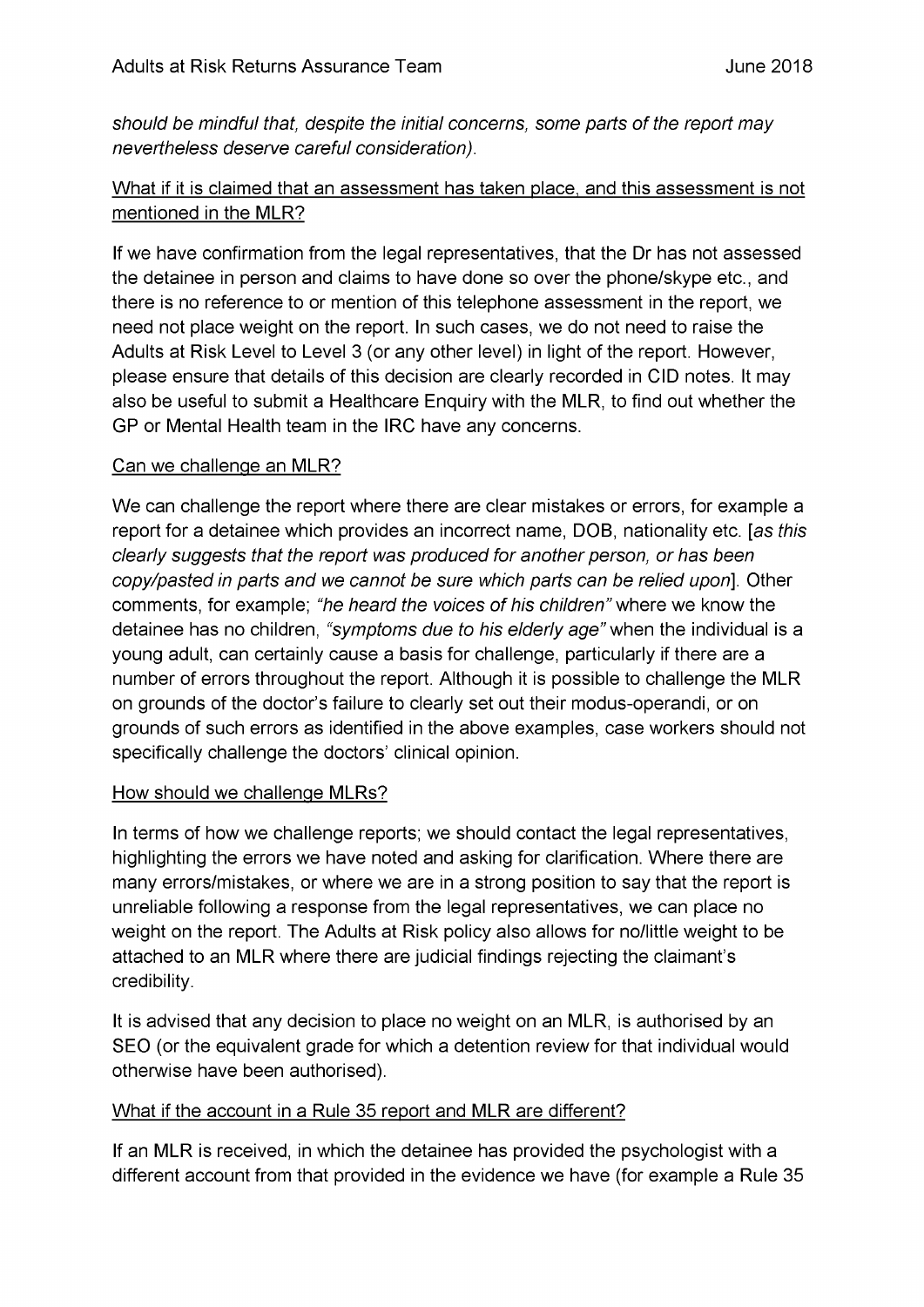report), and the MLR is the most recent report, we should accept the MLR as the most current evidence of the vulnerabilities of the individual.

### What if we have conflicting evidence from the MLR and Healthcare?

In the circumstances where we are in receipt of conflicting information, for example; the content of the MLR satisfies Level 3 evidence (that detention is, or is likely to worsen symptoms/condition of the individual), and after reviewing the MLR, healthcare have responded with the information that they do not consider the individual to be suffering with any mental health conditions and have no concerns for the individual with regards to detention, we should consider the below guidance:

- Where we have agreed to place no weight on the MLR due to concerns (noted above), we can consider the evidence we have from healthcare as the most recent professional evidence and should consider the case under the Adults at Risk policy accordingly.
- Where none of the above concerns with the MLR are present and the MLR doctor has seen and/or appropriately assessed the individual, we should regard the MLR as the most recent professional evidence and should consider the case under the Adults at Risk policy accordingly. We should remember that the Dr carrying out the MLR assessment is an expert in their field.

## Can we delay a response to the MLR for healthcare to carry out a Mental Health Assessment?

If we are in a position to substantively consider an MLR, we should not delay doing so in order for healthcare/mental health team in the IRC to undertake a mental health assessment for that individual.

# Does the level under the Adults at Risk policy need to be reviewed if we are placing no weight on the MLR?

Where we have agreed to place no weight on the report, we do not need to review the level under the Adults at Risk policy in light of the contents of the report. However, as above, we should consider any comments from healthcare (if provided) when considering the level under the policy.

## Important points to remember

- All MLRs should be considered on individual merit and should not be rejected merely because there have been other reports from that doctor which have raised concern.
- We do not need to escalate the Adults at Risk level in light of the contents of the MLR until we have considered it substantially; where clarification is being sought from the legal representatives (as above), it is advisable to wait until a response is received or the deadline for a response has passed before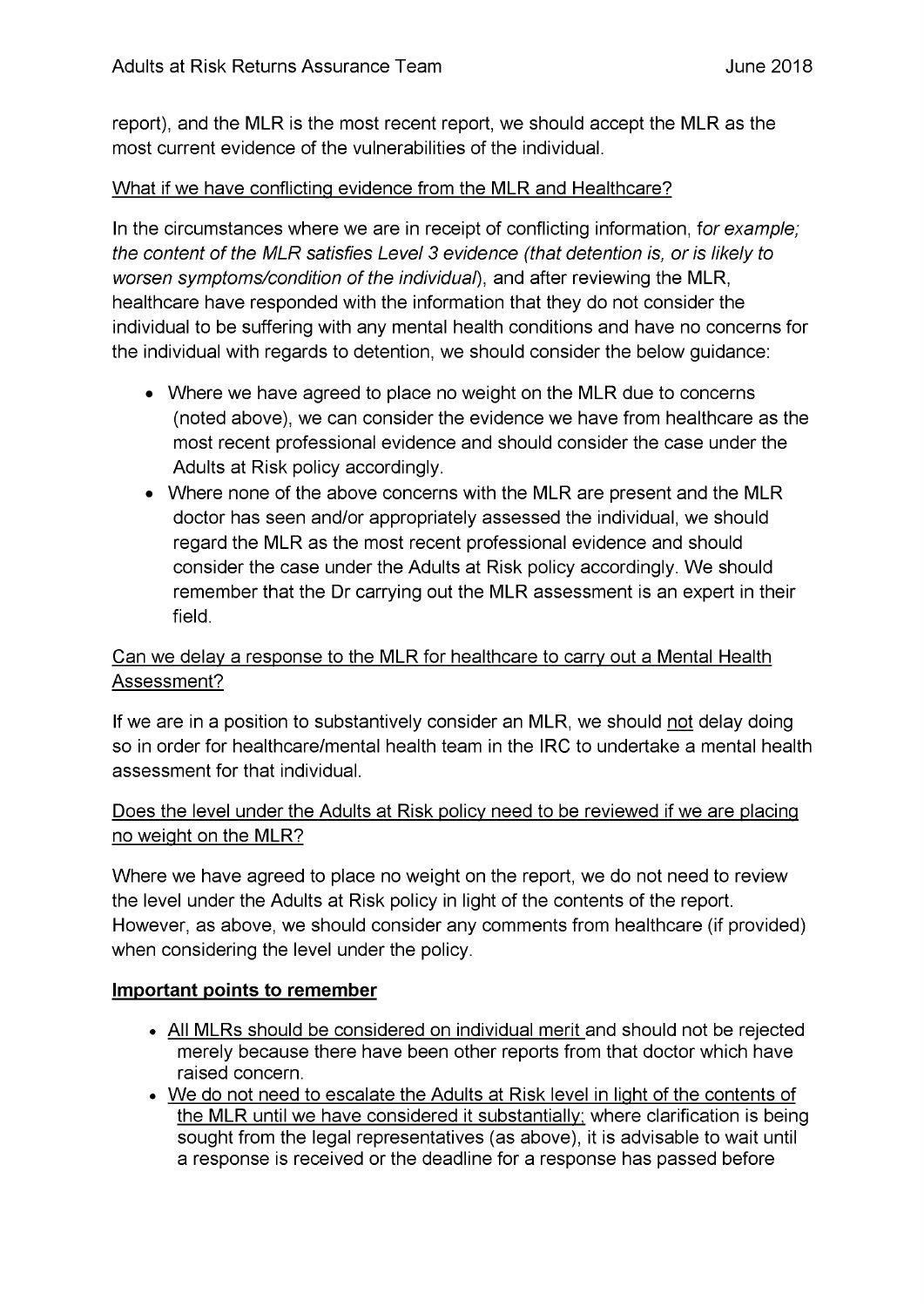considering the MLR substantially (and the impact, if any, on the Adults at Risk level).

- Given that such decisions will be liable to legal challenge, any response to the legal reps/ applicant should be properly reasoned. It is not enough to merely record this information on CID.
- Although it may be possible to challenge the MLR on grounds of the doctor's failure to clearly set out their modus-operandi, or on grounds of the errors/concerns with the MLR, case workers should not specifically challenge the doctors' clinical opinion.

This advice has been produced by the Adults at Risk Returns Assurance Team, Detention Policy Team and representatives across the business.

Further Questions should be forwarded to the ARRAT Inbox copying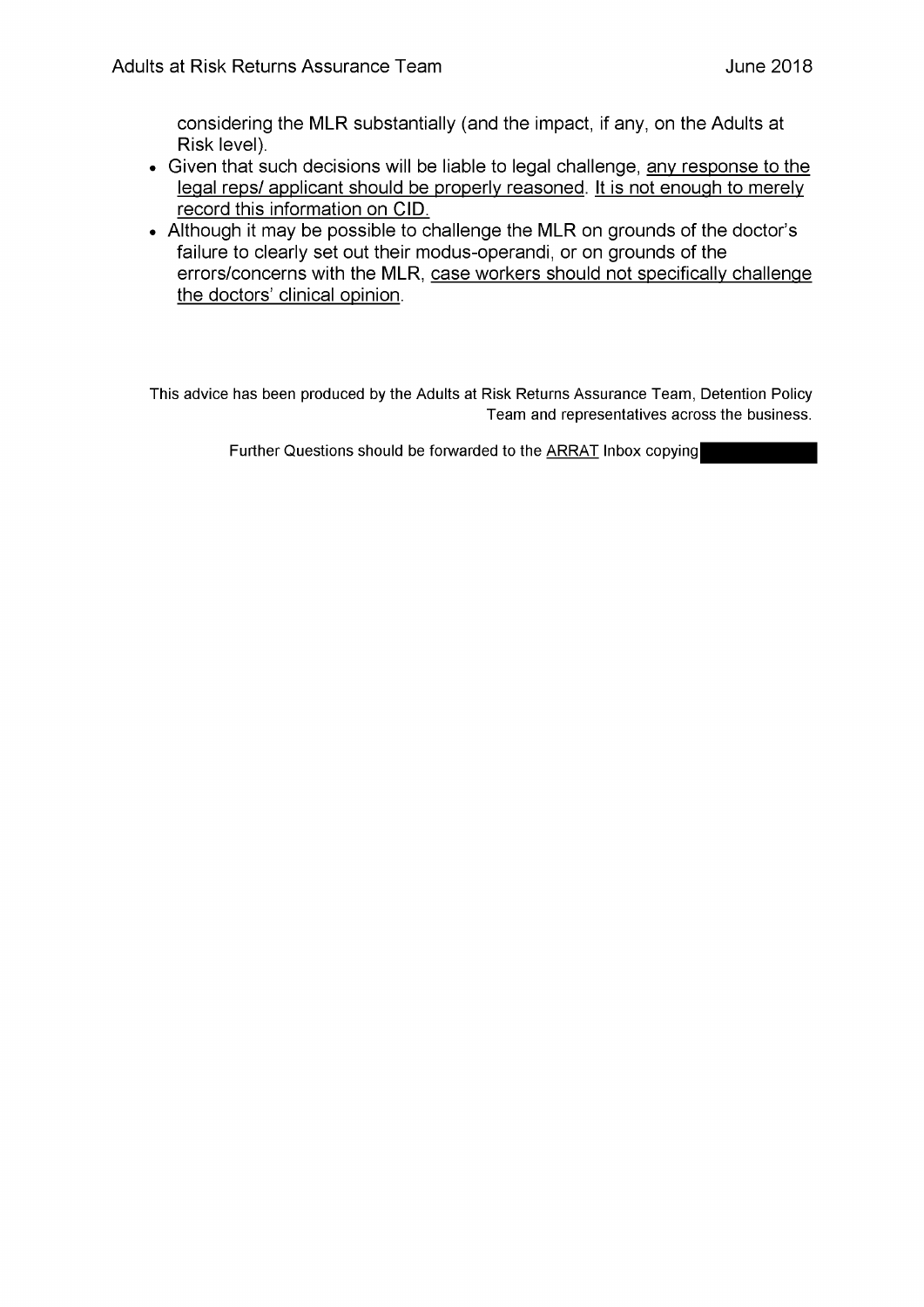email chain



All,

As you are aware, the previous trend of concerns with regards to MLRs being received from | has extended to numerous doctors and

 $legal$ representatives. As a reminder, I have set out the main concerns below.

We are aware that detained casework teams across the board are in receipt of these reports and it is important that our approach in responding to the concerns we have, are consistent and in line with policy. We are sending this email as a reminder to teams, on how best to approach responding to such reports.

A number of questions have been raised by teams directly with ARRAT, and an updated version of the attached FAQ will be disseminated when a steer is agreed with RED

policy colleagues.

I write to you on behalf of ARRAT to request that the below reminder, along with the attached guidance is disseminated through your management chains, as appropriate. The below has been agreed by our detention policy colleagues and is the approach Page 1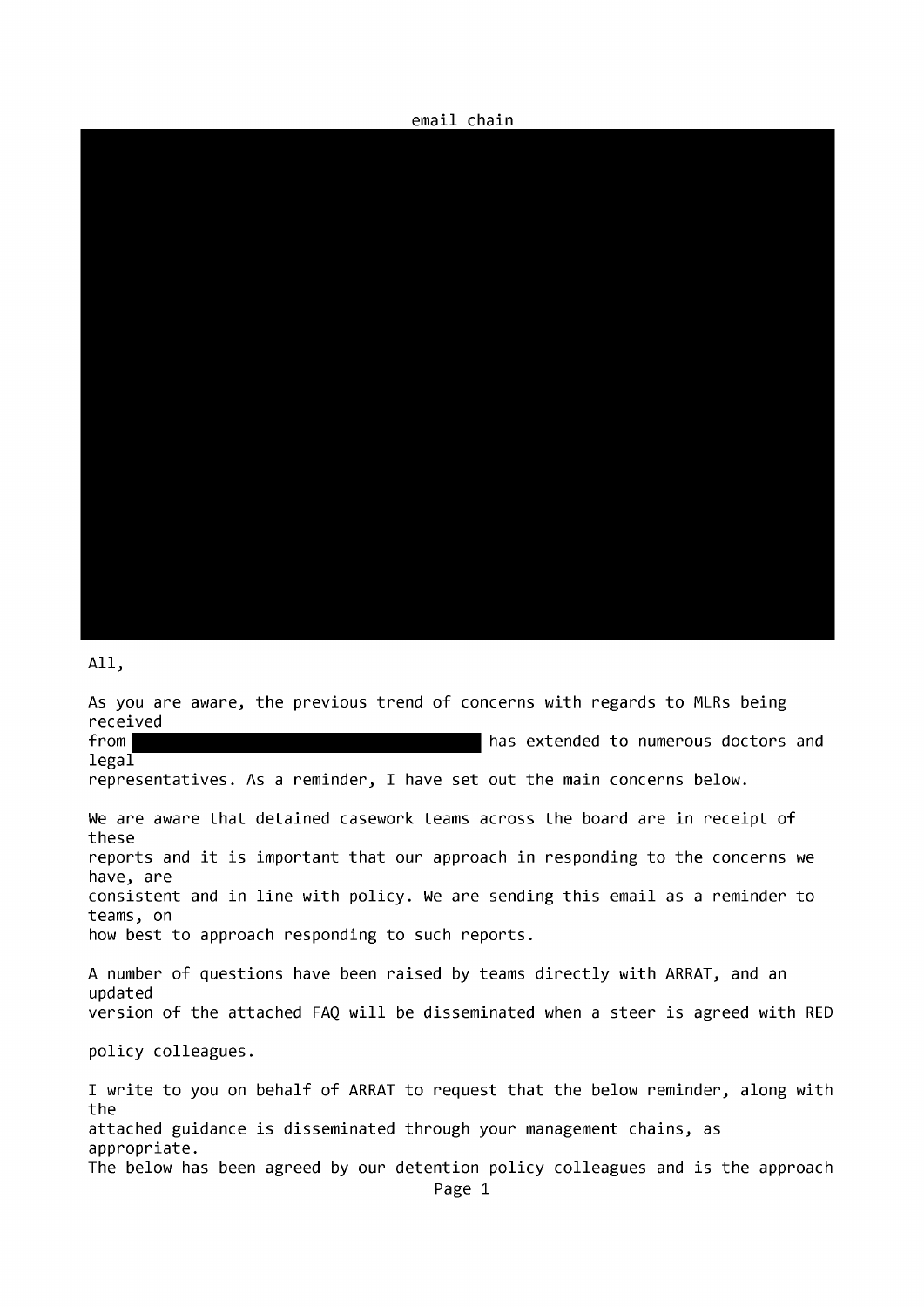**MA** should all be taking.



Many Thanks,

Adults at Risk Returns Assurance Team - Detained Casework Oversight and Improvement Team - Immigration Enforcement

All,

Please refer to the guidance below when considering a Medico Legal Report (MLR) for which there are concerns. For further information, please see the attached FAQ document. This guidance has been agreed with Detention Policy colleagues and representatives across the business, and we encourage that it is followed wherever possible.

Current Trend of MLRs You may be aware of a recent influx of medico-legal reports (MLR) being submitted for detained cases, often diagnosing conditions related to mental health (e.g. PTSD) and which state that detention is, or is likely to worsen the symptoms or the condition of that individual. In such cases, where these details are received, we should be raising the Adults at Risk Level to Level 3 (as set out within the policy) and reviewing detention accordingly. It is also good practice to share the MLR with the relevant IRC Healthcare to assist their safeguarding provisions on release, or ongoing care if detention is maintained.

Why am I receiving this email? A huge number of MLRs have been received from a variety of psychologists/psychiatrists, having been instructed by a wide range of legal representatives.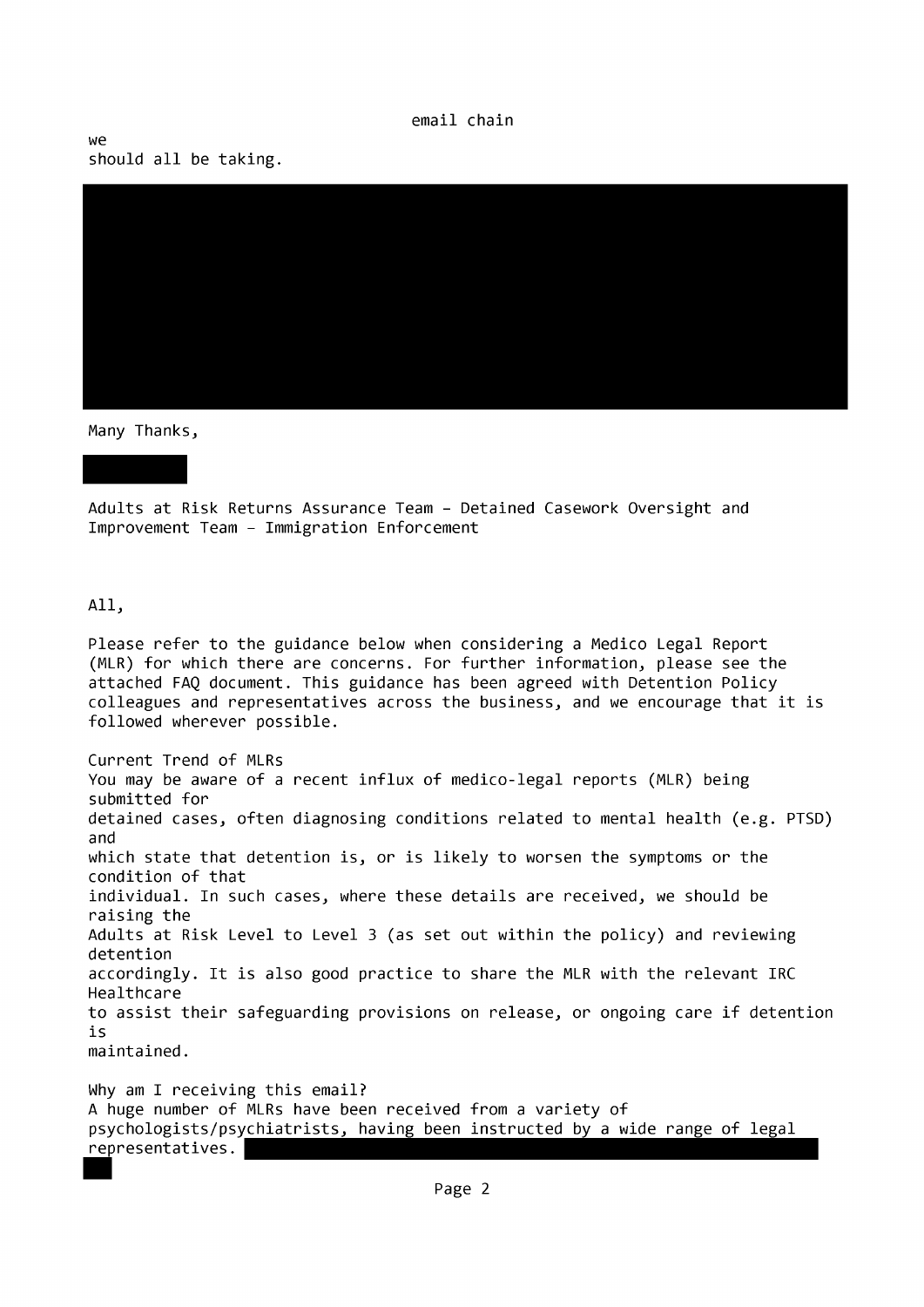

You have received this email to ensure you are aware of the advice on how to respond,

and that our responses are consistent across the business.

Does this advice relate to all decisions surrounding MLRs? This advice relates to reviewing detention in light of an MLR only. Other case-working decisions need to be made in line with the published policies relating to MLRs/ decision making.



If you receive an MLR for which you have concerns and the report states that the

medical assessment was conducted in person within an IRC or where the report is vague and unclear about how the assessment was carried out, and you have received confirmation from the IRC that the Dr has not attended to visit the detainee on the date stipulated, (and therefore could not have carried out this assessment in person as. claimed), please respond to the legal representatives asking for clarification on;  $\ast$ Information on the date on which the Dr attended the IRC for the assessment with their client, and for how long the assessment lasted.  $\ast$ (In cases where the IRC have confirmed that the Doctor has not attended the IRC at all) Ask the legal representatives to provide evidence that the Dr attended the IRC and evidence of the assessment. (If it is apparent that the Dr did not attend the IRC to assess the individual on any date) When and how the assessment was carried out [i.e. over the phone, skype etc.] and by whom this assessment was carried out by. If the assessor is not the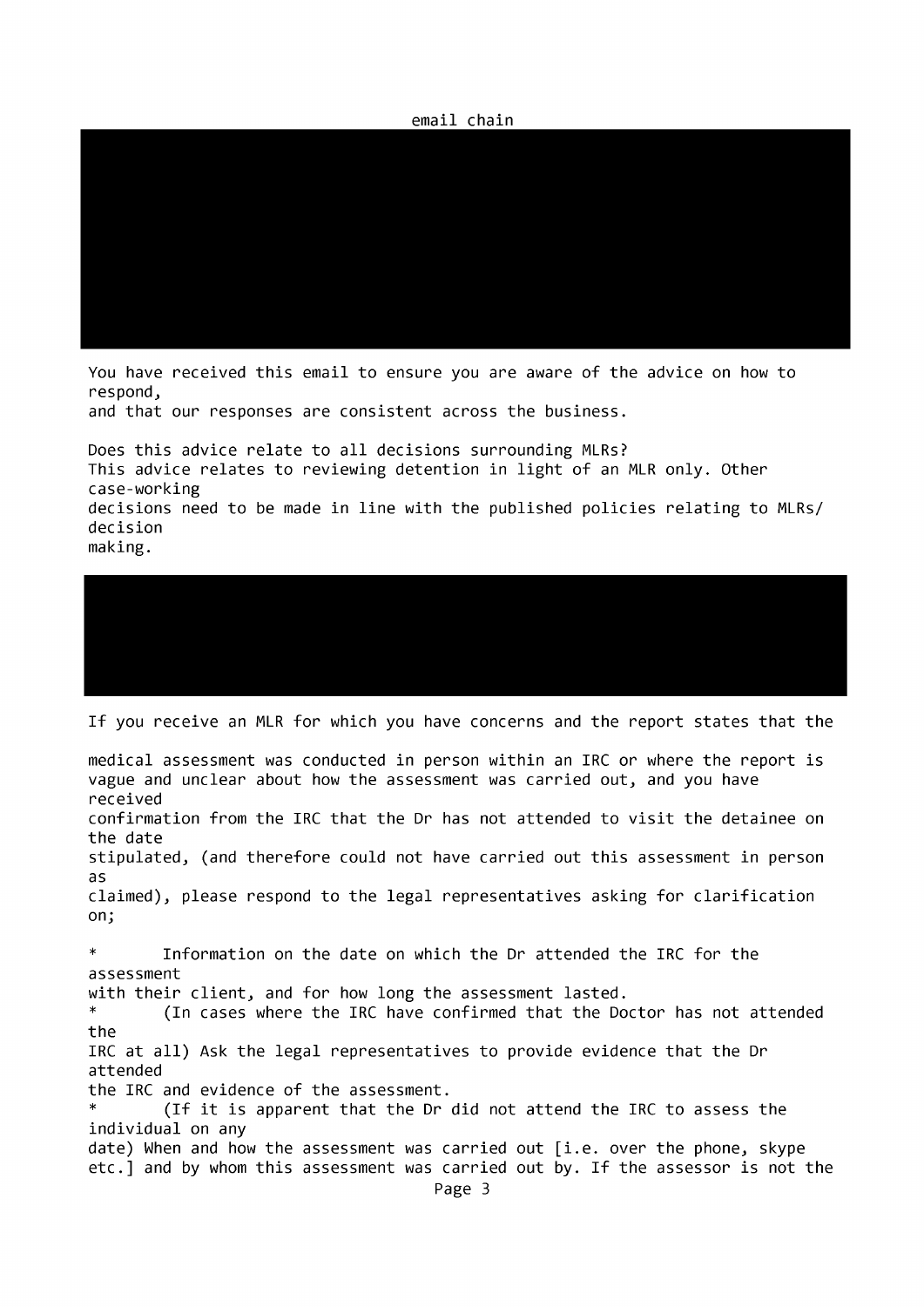author of the report, what the assessor's qualifications are to undertake a psychological/medical assessment.

We should highlight that only when these points are clarified, will we be in a position to substantively consider the report. Please specify a short deadline for the legal representatives to respond. We do not need to change the Adults at Risk level of  $th$  $\alpha$ individual in light of the content of the MLR, until we receive a response from the legal representatives and/or have substantially considered the report. If no response is received from the legal representatives, we should formally respond and reason out why no weight is being attached to the report. (Please be mindful that, despite the initial concerns, some parts of the report may nevertheless deserve careful consideration).

Further advice already sought

A number of questions have been raised to ARRAT and detention policy colleagues and

discussions are ongoing as to the correct advice/approach to take in the particular

circumstances posed. Once an approach is agreed with policy colleagues, an updated version

of the attached FAO will be disseminated.

Important points to remember

|  |  |  |  |  | All MLRs should be considered on individual merit |  |  |  |
|--|--|--|--|--|---------------------------------------------------|--|--|--|
|--|--|--|--|--|---------------------------------------------------|--|--|--|

We need not escalate the Adults at Risk level in light of the contents of the MLR until we have considered it substantially; where clarification is being sought from the legal representatives (as above), it is advisable to wait until a response is received or the deadline for a response has passed before considering the MLR substantially (and the impact, if any, on the Adults at Risk level).  $\ast$ If a reviewing officer concludes to not attach any weight to a particular MLR, we do not need to escalate the Adults at Risk level of that individual in light of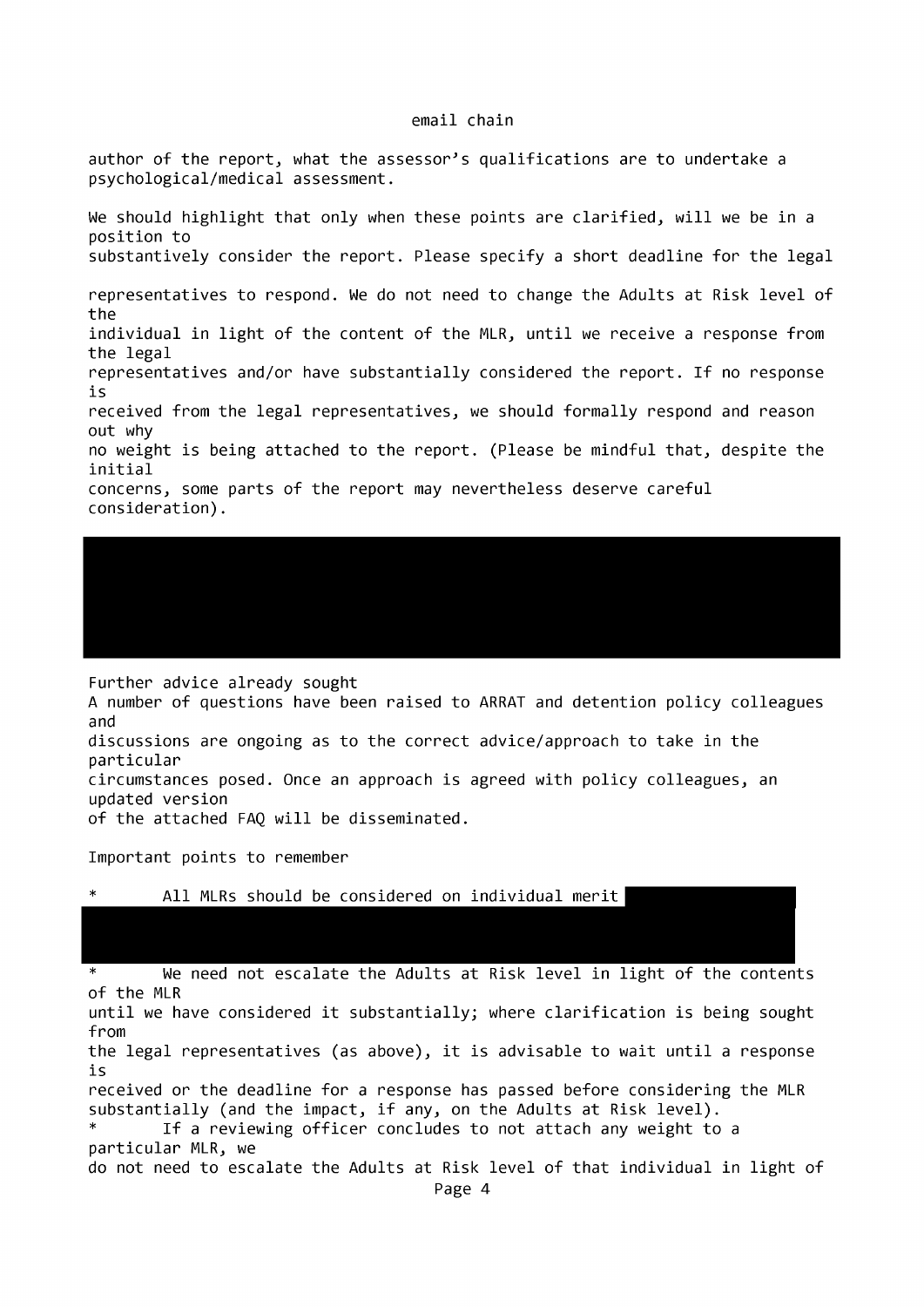the contents of the report. If a reviewing officer concludes to not attach any weight to a  $\ast$ particular MLR, it would be advisable for the decision to be approved by an SEO (or at least by an officer of the same grade as the one who would have otherwise authorised ongoing detention).  $\ast$ Given that such decisions will be liable to legal challenge, any response to the legal reps/ applicant should be properly reasoned. It is not enough to merely record this information on CID.  $\ast$ Although it may be possible to challenge the MLR on grounds of the doctor's failure to clearly set out their modus-operandi, or on grounds of the errors/concerns with the MLR, case workers should not specifically challenge the doctors' clinical opinion. For further advice, please see the attached FAQ document.

If you have any further questions on the above, please email the ARRAT inbox,

Kind Regards,

https://www.gov.uk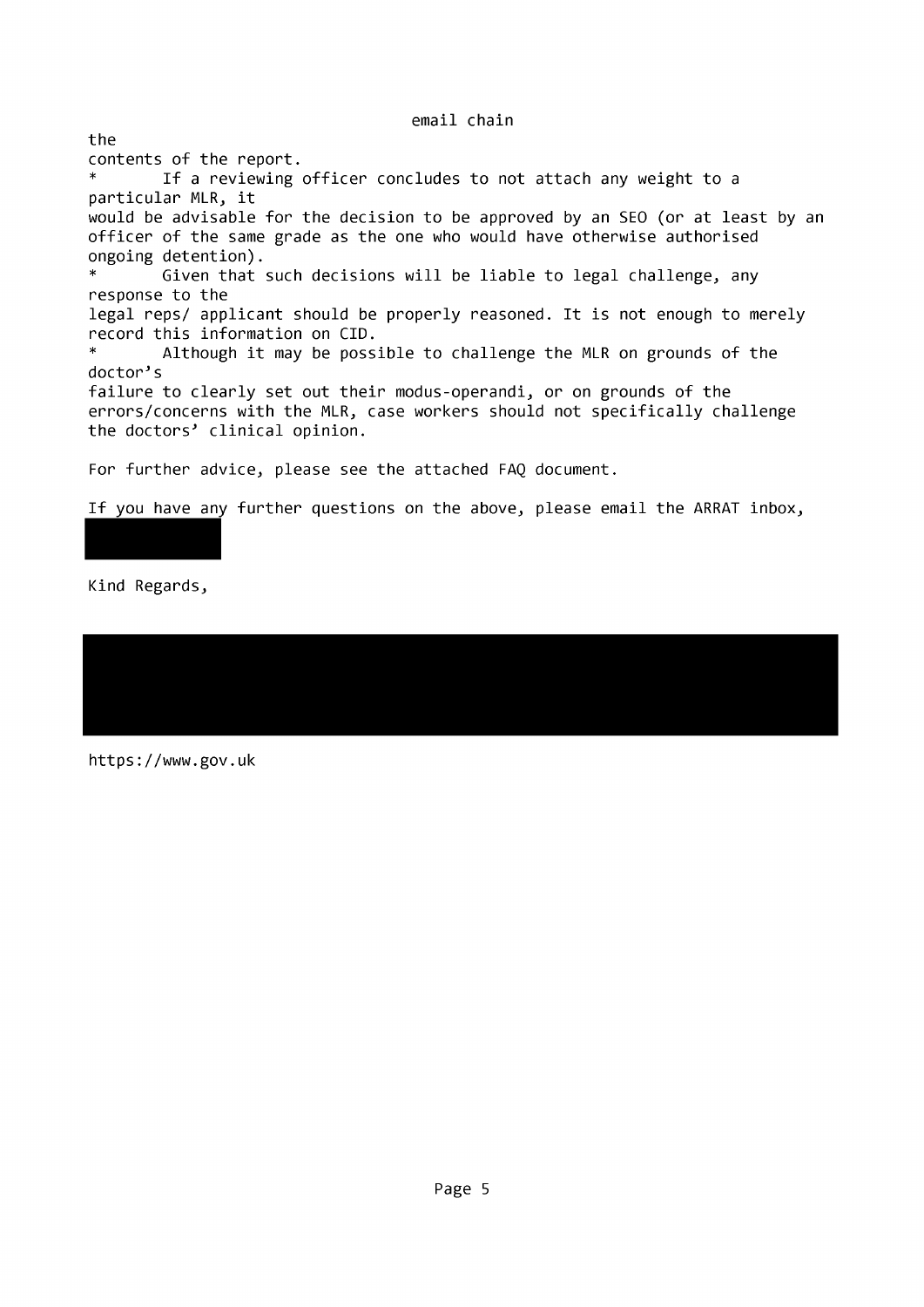|                                                                  | ■日うび↑↓→                                                                                                                                                                                     |                                                              |                                     |                                                      | [K153520004] [DL Admin] FW: FOI 55580 Lewis Kett Internal Review Final response - Message (HTML) |                                                                |      | ? 图<br>F X<br>$\sim$ |
|------------------------------------------------------------------|---------------------------------------------------------------------------------------------------------------------------------------------------------------------------------------------|--------------------------------------------------------------|-------------------------------------|------------------------------------------------------|--------------------------------------------------------------------------------------------------|----------------------------------------------------------------|------|----------------------|
| <b>FILE</b>                                                      | <b>MESSAGE</b>                                                                                                                                                                              |                                                              |                                     |                                                      |                                                                                                  |                                                                |      |                      |
| <b>Ex</b> Ignore<br>Delete<br>$\frac{1}{20}$ Junk $\overline{ }$ | Meeting<br>Reply Forward Fig More -<br>Reply<br>All                                                                                                                                         | billing<br>$\sqrt{Done}$<br>FII Team Email<br>Reply & Delete | <b>S</b> To Manager<br>F Create New | Fight Rules<br><b>D</b> OneNote<br>Move<br>Actions * | Mark Categorize Follow<br>Unread<br>Up-                                                          | <b>普Find</b><br>暗<br>Related *<br>Translate<br>p Select *<br>÷ | Zoom |                      |
| Delete                                                           | Respond                                                                                                                                                                                     | Quick Steps                                                  |                                     | Move                                                 | Tags<br>$\sqrt{\frac{1}{2}}$                                                                     | Editing                                                        | Zoom | $\wedge$             |
|                                                                  | Fri 22/05/2020 11:42<br>FOI Responses <foiresponses@homeoffice.gov.uk><br/>[K153520004] [DL Admin] FW: FOI 55580 Lewis Kett Internal Review Final response</foiresponses@homeoffice.gov.uk> |                                                              |                                     |                                                      |                                                                                                  |                                                                |      |                      |
| To Lewis Kett                                                    |                                                                                                                                                                                             |                                                              |                                     |                                                      |                                                                                                  |                                                                |      |                      |
|                                                                  | I Follow up. Start by 22 May 2020. Due by 22 May 2020.<br>You forwarded this message on 22/05/2020 11:57.                                                                                   |                                                              |                                     |                                                      |                                                                                                  |                                                                |      |                      |
| Message                                                          | CR - email chain June 2018.pdf (120 KB)                                                                                                                                                     |                                                              |                                     |                                                      |                                                                                                  |                                                                |      |                      |

Dear Mr Kett

Thank you for your email dated 21 May asking for confirmation of the date of the redacted email chain document that we provided as part of the internal review response for FOI case reference 55580.

I confirm that the date of the redacted email chain that we have already provided was 18 December 2018.

In checking the date we located an additional email chain within scope and this is attached. Some redactions have been made on the same basis as were made to the email chain already disclosed. We apologise for the omission and hope that you find the attached information useful.

Kind regards

Information Rights Team Knowledge and Information Management Unit Performance, Assurance and Governance Directorate Home Office | 2 Marsham Street | London SW1P 4DF

Some People Pane features are turned off because Windows Desktop Search isn't available.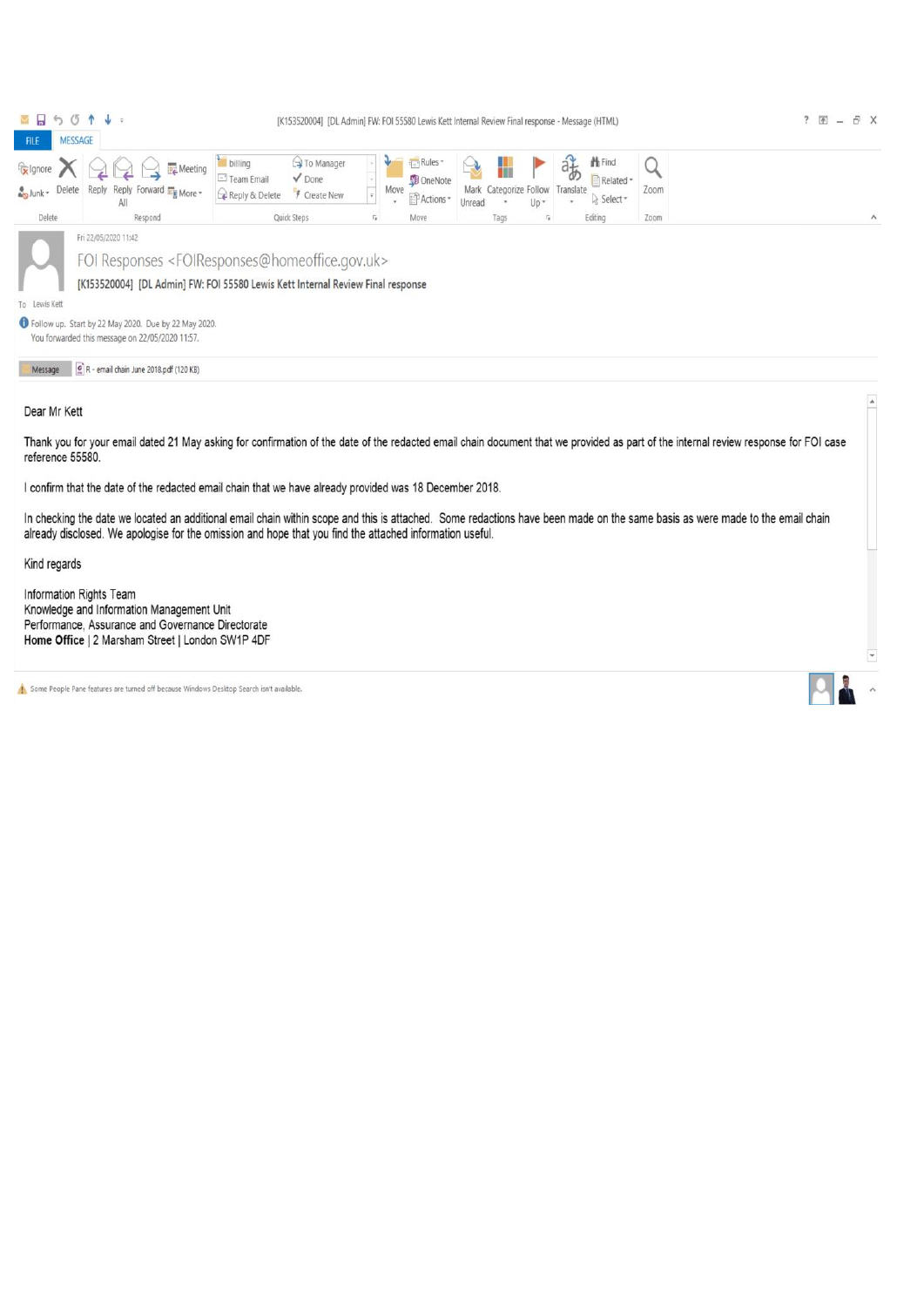Current Trend of MLRPsychology reports - original email chain June 2018

| $\frac{1}{2}$ can be the contracted by chosen $\frac{1}{2}$<br>of referred conditions to respect the core |
|-----------------------------------------------------------------------------------------------------------|
|                                                                                                           |
|                                                                                                           |
|                                                                                                           |
|                                                                                                           |
|                                                                                                           |
|                                                                                                           |
|                                                                                                           |
|                                                                                                           |
|                                                                                                           |
| Current Trend of MLR/Psychology reports - Please disseminate<br>Subject:                                  |
| this guidance to your<br>teams as appropriate                                                             |
| Attachments:<br>Medico-Legal Reports - Frequently Asked Questions v1.dot;                                 |
|                                                                                                           |
|                                                                                                           |
| Categories:                                                                                               |
| All,                                                                                                      |
| You may be aware, there are currently significant concerns with regards to MLRs                           |
| being<br>received<br>If you are not, I have                                                               |
| set out the                                                                                               |
| main concerns below.                                                                                      |
| We are aware that detained casework teams across the board are in receipt of<br>these                     |
| reports and it is important that our approach in responding to the concerns we<br>have, are               |
| consistent and in line with policy.                                                                       |
| I write to you on behalf of ARRAT to request that the below, along with the                               |
| attached<br>guidance is disseminated through your management chains, as appropriate. The                  |
| below                                                                                                     |
| has been agreed by our detention policy colleagues and is the approach we should<br>all                   |
| be taking.                                                                                                |
|                                                                                                           |
|                                                                                                           |
|                                                                                                           |
|                                                                                                           |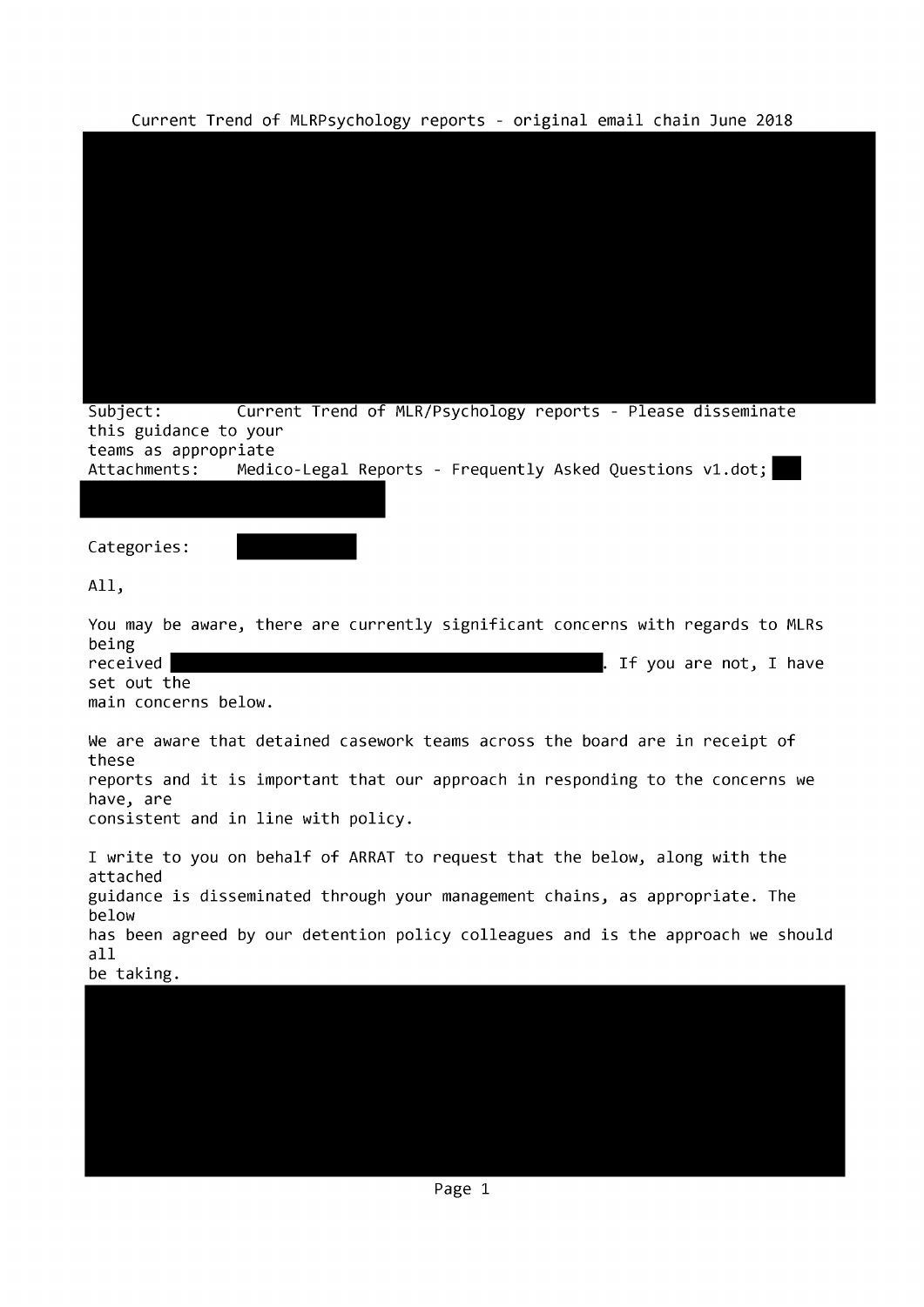Current Trend of MLRPsychology reports - original email chain June 2018 information.

Many Thanks,

Adults at Risk Returns Assurance Team - Detained Casework Oversight and Improvement Team - Immigration Enforcement

All,

Please refer to the guidance below when considering a Medico Legal Report (MLR) for which there are concerns. For further information, please see the attached FAQ document. This guidance has been agreed with Detention Policy colleagues and representatives across the business, and we encourage that it is followed wherever possible.

Current Trend of MLRs You may be aware of a recent influx of medico-legal reports (MLR) being submitted for detained cases, often diagnosing conditions related to mental health (e.g. PTSD) and which state that detention is, or is likely to worsen the symptoms or the condition of that individual. In such cases, where these details are received, we should be raising the Adults at Risk Level to Level 3 (as set out within the policy) and reviewing detention accordingly. It is also good practice to share the MLR with the relevant IRC Healthcare to assist their safeguarding provisions on release, or ongoing care if detention is maintained.

Why am I receiving this email?

You have received this email to ensure you are aware of the advice on how to respond,

and that our responses are consistent across the business.

Does this advice relate to all decisions surrounding MLRs? This advice relates to reviewing detention in light of an MLR only. Other case-working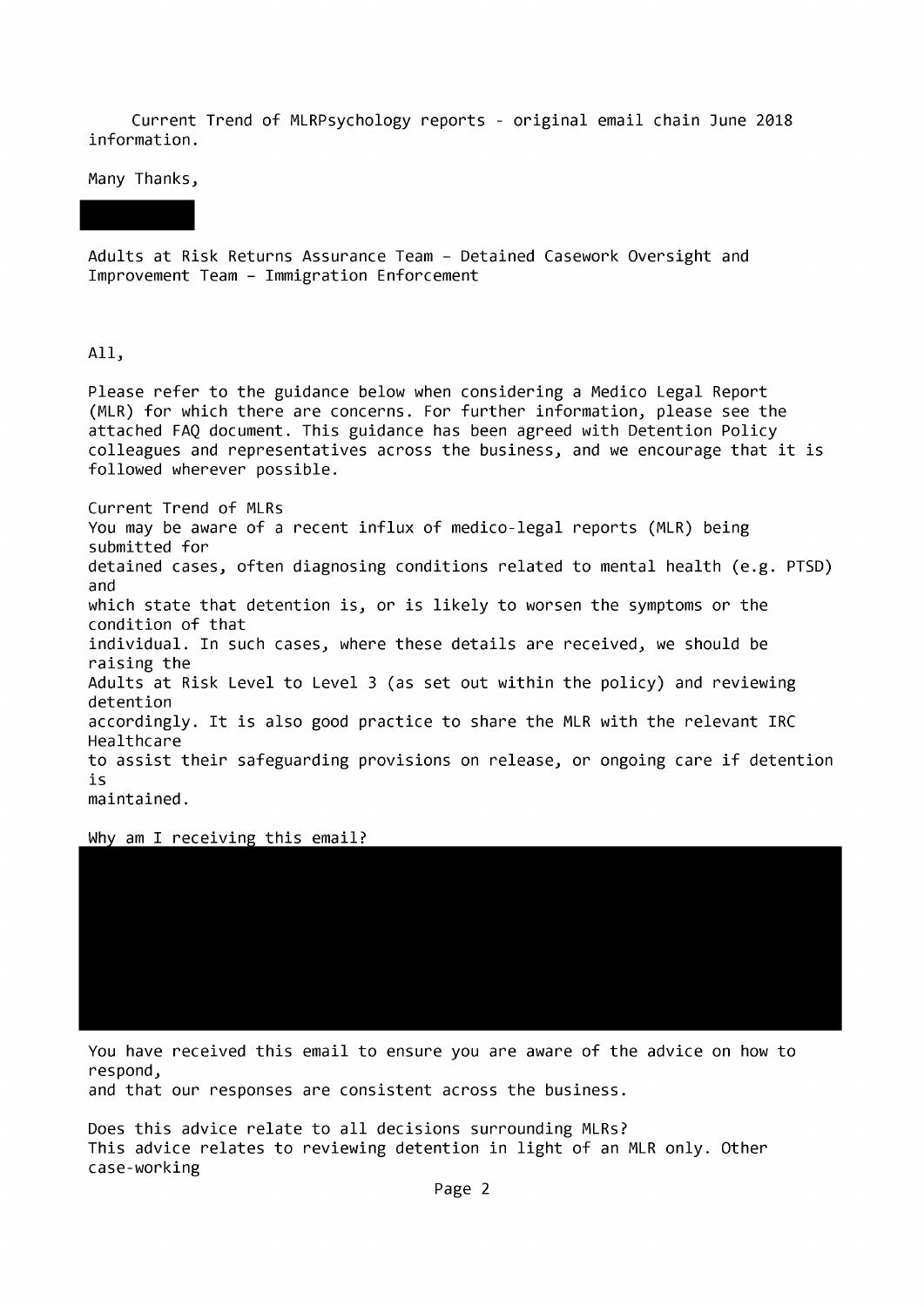Current Trend of MLRPsychology reports - original email chain June 2018 decisions need to be made in line with the published policies relating to MLRs/ decision

making.

What to do if you receive an MLR for which there are concerns (or any other doctor) and the report If you receive an MLR produced by states that the medical assessment was conducted in person within an IRC or where the report is vague and unclear about how the assessment was carried out, and you have received confirmation from the IRC that the Dr has not attended to visit the detainee on the date stipulated, (and therefore could not have carried out this assessment in person as claimed), please respond to the legal representatives asking for clarification on;  $\ast$ Information on the date on which the Dr attended the IRC for the assessment with their client, and for how long the assessment lasted. (In cases where the IRC have confirmed that the Doctor has not attended the IRC at all) Ask the legal representatives to provide evidence that the Dr attended the IRC and evidence of the assessment.  $\ast$ (If it is apparent that the Dr did not attend the IRC to assess the individual on anv date) When and how the assessment was carried out [i.e. over the phone, skype etc.] and by whom this assessment was carried out by. If the assessor is not the author of the report, what the assessor's qualifications are to undertake a psychological/medical assessment. We should highlight that only when these points are clarified, will we be in a position to substantively consider the report. Please specify a short deadline for the legal representatives to respond. We do not need to change the Adults at Risk level of the individual in light of the content of the MLR, until we receive a response from the legal representatives and/or have substantially considered the report. If no response is received from the legal representatives, we should formally respond and reason out why no weight is being attached to the report. (Please be mindful that, despite the Page 3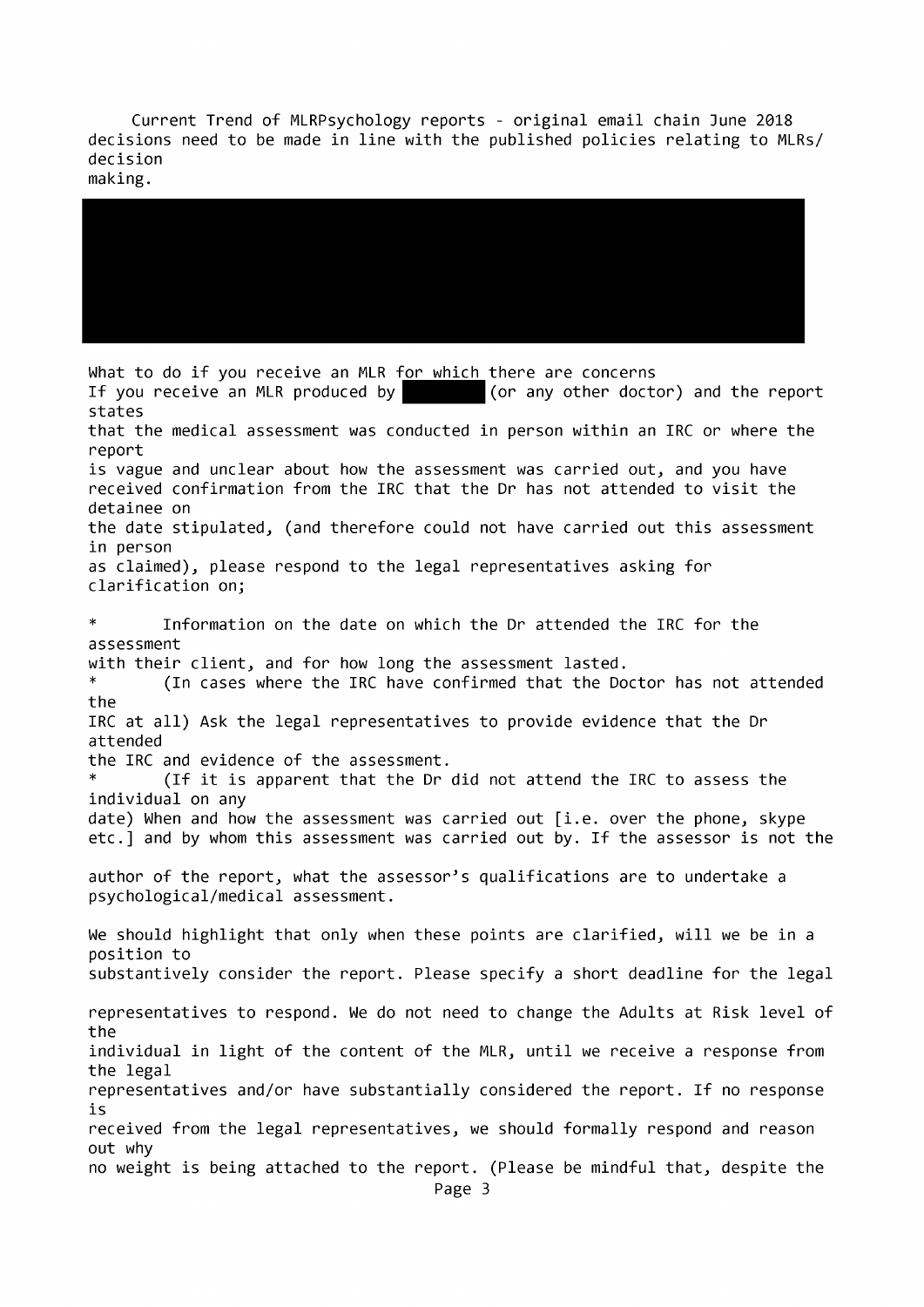Current Trend of MLRPsychology reports - original email chain June 2018 initial concerns, some parts of the report may nevertheless deserve careful consideration).

Important points to remember

 $\pmb{\ast}$ All MLRs should be considered on individual merit and should not be rejected merely because

We need not escalate the Adults at Risk level in light of the contents of the MLR until we have considered it substantially; where clarification is being sought from the legal representatives (as above), it is advisable to wait until a response is received or the deadline for a response has passed before considering the MLR substantially (and the impact, if any, on the Adults at Risk level). If a reviewing officer concludes to not attach any weight to a particular MLR, we do not need to escalate the Adults at Risk level of that individual in light of the contents of the report. If a reviewing officer concludes to not attach any weight to a particular MLR, it would be advisable for the decision to be approved by an SEO (or at least by an officer of the same grade as the one who would have otherwise authorised ongoing detention). Given that such decisions will be liable to legal challenge, any response to the legal reps/ applicant should be properly reasoned. It is not enough to merely record this information on CID. Although it may be possible to challenge the MLR on grounds of the doctor's failure to clearly set out their modus-operandi, or on grounds of the errors/concerns with the MLR, case workers should not specifically challenge the doctors' clinical opinion. For further advice, please see the attached FAQ document.

If you have any further questions on the above, please email the ARRAT inbox, conving

Kind Regards,

https://www.gov.uk